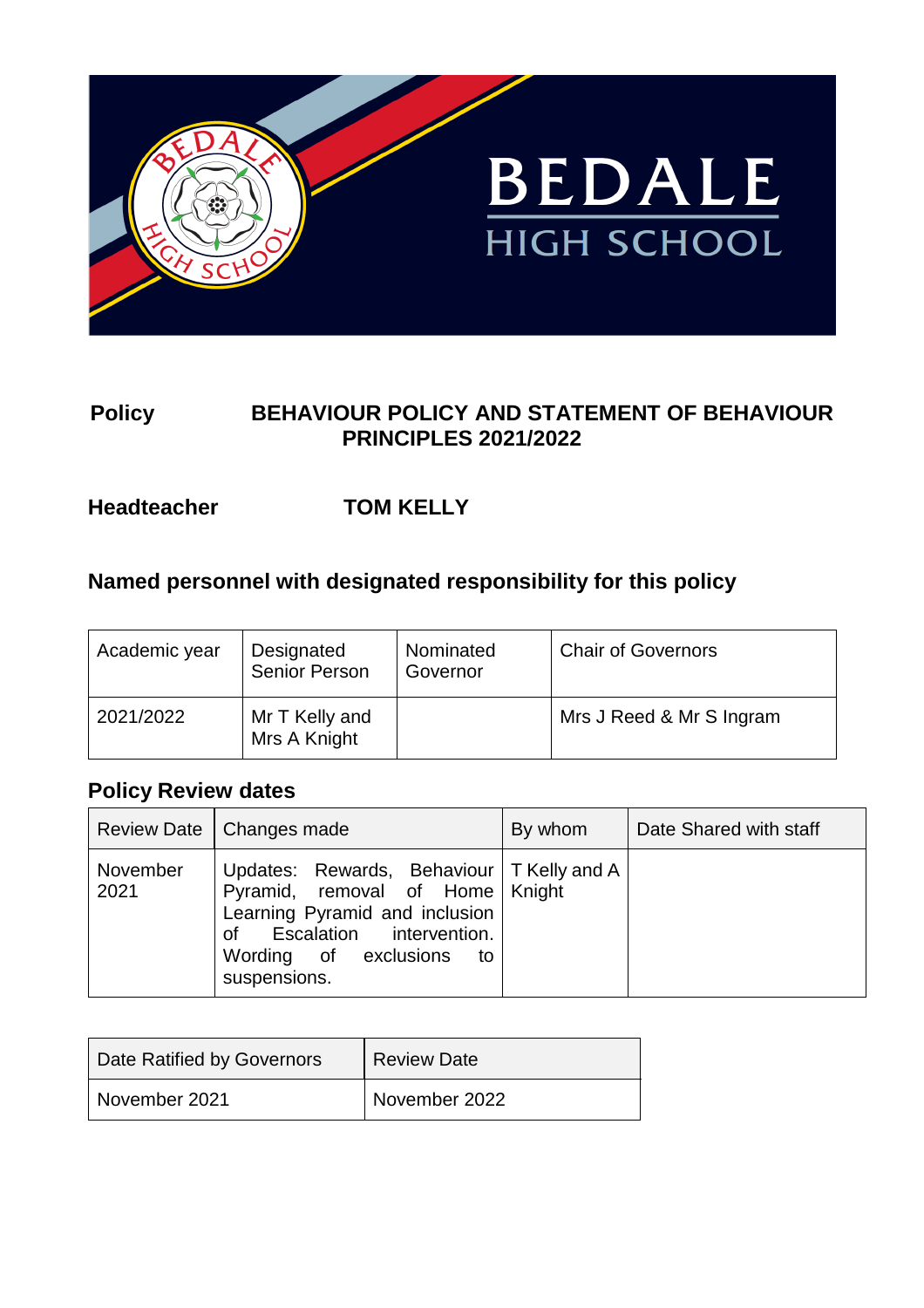# **Contents**

**…………………………………………………………………………………………………………………………….**

## **1. Aims**

This policy aims to:

- Provide a **consistent approach** to behaviour management
- **Define** what we consider to be unacceptable behaviour, including bullying
- Outline **how pupils are expected to behave**
- Summarise the **roles and responsibilities** of different people in the school community with regards to behaviour management
- Outline our system of **rewards and sanctions**

## **2. Legislation and statutory requirements**

This policy is based on advice from the Department for Education (DfE) on:

- [Behaviour and discipline in schools](https://www.gov.uk/government/publications/behaviour-and-discipline-in-schools)
- [Searching, screening and confiscation at school](https://www.gov.uk/government/publications/searching-screening-and-confiscation)
- [The Equality Act 2010](https://www.gov.uk/government/publications/equality-act-2010-advice-for-schools)
- [Use of reasonable force in schools](https://www.gov.uk/government/publications/use-of-reasonable-force-in-schools)
- [Supporting pupils with medical conditions at school](https://www.gov.uk/government/publications/supporting-pupils-at-school-with-medical-conditions--3)

It is also based on the [special educational needs and disability \(SEND\) code of practice.](https://www.gov.uk/government/publications/send-code-of-practice-0-to-25)

In addition, this policy is based on:

• Section 175 of the **Education Act 2002**, which outlines a school's duty to safeguard and promote the welfare of its pupils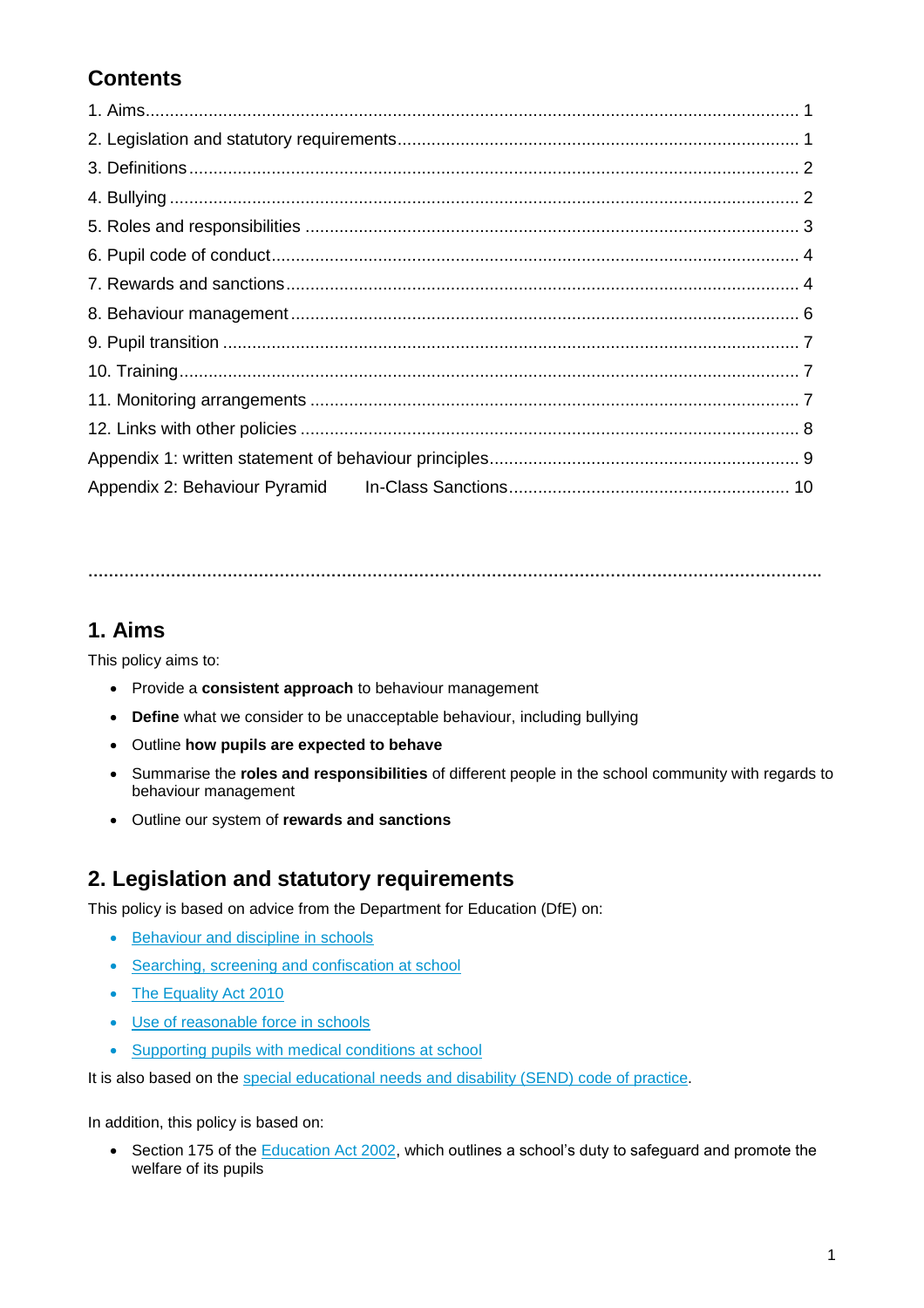- Sections 88-94 of the [Education and Inspections Act 2006,](http://www.legislation.gov.uk/ukpga/2006/40/section/88) which require schools to regulate pupils' behaviour and publish a behaviour policy and written statement of behaviour principles, and give schools the authority to confiscate pupils' property
- [DfE guidance](https://www.gov.uk/guidance/what-maintained-schools-must-publish-online#behaviour-policy) explaining that maintained schools should publish their behaviour policy online

### **3. Definitions**

At Bedale High School, we expect our students to maintain high standards of behaviour at all times.

**Misbehaviour** is defined as:

- Disruption in lessons, in corridors between lessons, and at break and lunchtimes
- Non-completion of classwork or self study
- Poor attitude to learning
- Lack of respect for other students and staff
- Incorrect uniform

### **Serious misbehaviour** is defined as:

- Repeated breaches of the school rules
- Any form of bullying
- Sexual assault, which is any unwanted sexual behaviour that causes humiliation, pain, fear or intimidation (peer on peer abuse)
- Abusive or aggressive behaviour
- Vandalism
- Theft
- Fighting
- Smoking
- Racist, sexist, homophobic or discriminatory behaviour
- Possession of any prohibited items. These are:
	- o Knives or weapons
	- o Alcohol
	- o Illegal drugs
	- o Stolen items
	- o Tobacco, E-Cigarettes, cigarette papers
	- o Fireworks
	- o Pornographic images
	- $\circ$  Any article a staff member reasonably suspects has been, or is likely to be, used to commit an offence, or to cause personal injury to, or damage to the property of, any person (including the pupil)

## **4. Bullying**

**Bullying** is defined as the repetitive, intentional harming of one person or group by another person or group, where the relationship involves an imbalance of power.

Bullying is, therefore:

- Deliberately hurtful
- Repeated, often over a period of time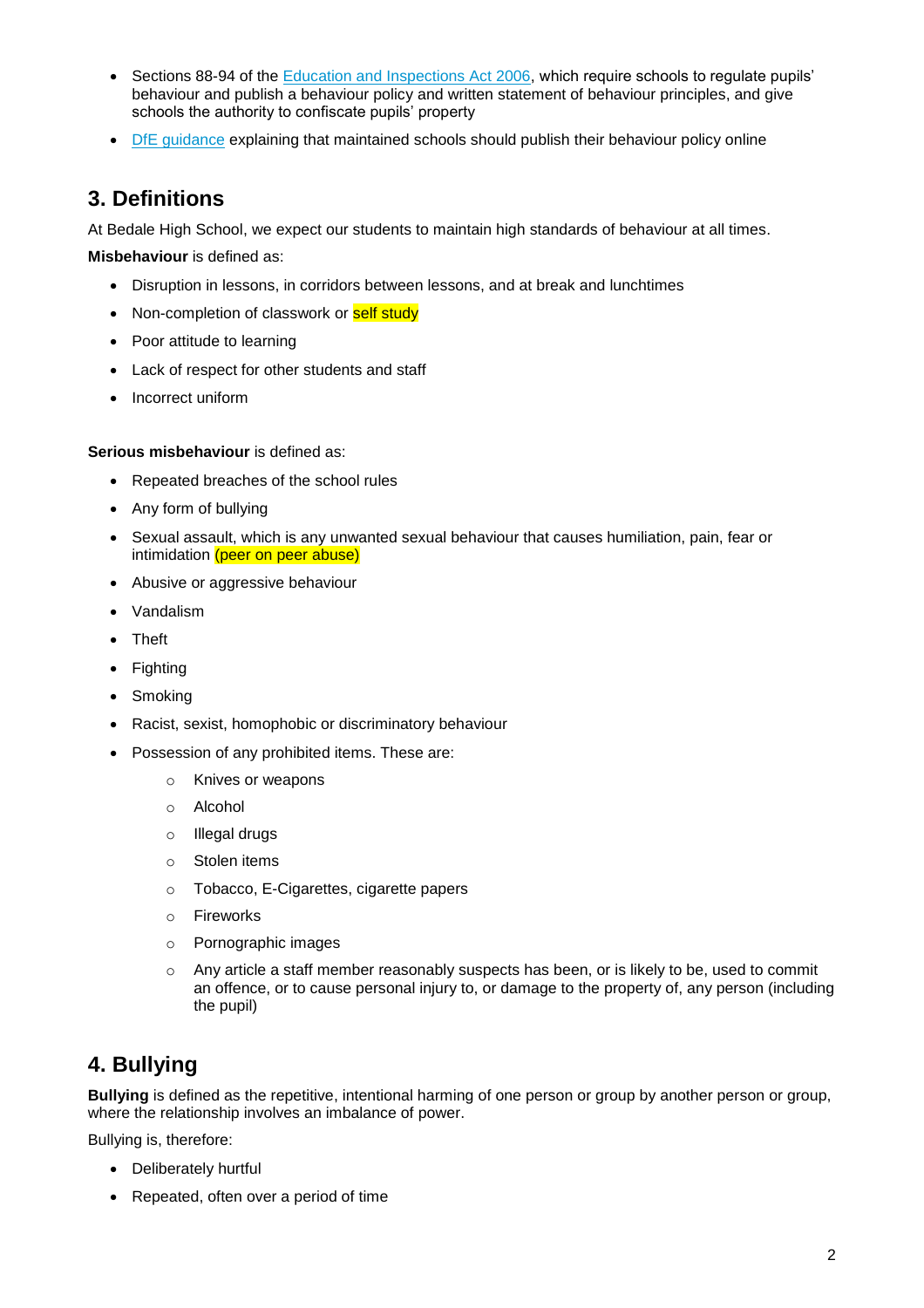Difficult to defend against

Bullying can include:

| <b>Type of bullying</b>   | <b>Definition</b>                                                                                                                                                                   |
|---------------------------|-------------------------------------------------------------------------------------------------------------------------------------------------------------------------------------|
| Emotional                 | Being unfriendly, excluding, tormenting                                                                                                                                             |
| Physical                  | Hitting, kicking, pushing, taking another's belongings, any use of<br>violence                                                                                                      |
| Racial                    | Racial taunts, graffiti, gestures                                                                                                                                                   |
| Sexual                    | Explicit sexual remarks, display of sexual material, sexual gestures,<br>unwanted physical attention, comments about sexual reputation or<br>performance, or inappropriate touching |
| Direct or indirect verbal | Name-calling, sarcasm, spreading rumours, teasing                                                                                                                                   |
| Cyber-bullying            | Bullying that takes place online, such as through social networking<br>sites, messaging apps or gaming sites                                                                        |

Details of our school's approach to preventing and addressing bullying are set out in our anti-bullying policy – see website for further details.

## **5. Roles and responsibilities**

### **5.1 The governing board**

The Governing Body is responsible for reviewing and approving the written statement of behaviour principles (appendix 1).

The Governing Body will also review this behaviour policy in conjunction with the headteacher and monitor the policy's effectiveness, holding the headteacher to account for its implementation.

### **5.2 The headteacher**

The headteacher is responsible for reviewing this behaviour policy in conjunction with the Governing Body, giving due consideration to the school's statement of behaviour principles (appendix 1). The headteacher will also approve this policy.

The headteacher will ensure that the school environment encourages positive behaviour and that staff deal effectively with poor behaviour, and will monitor how staff implement this policy to ensure rewards and sanctions are applied consistently.

### **5.3 Staff**

Staff are responsible for: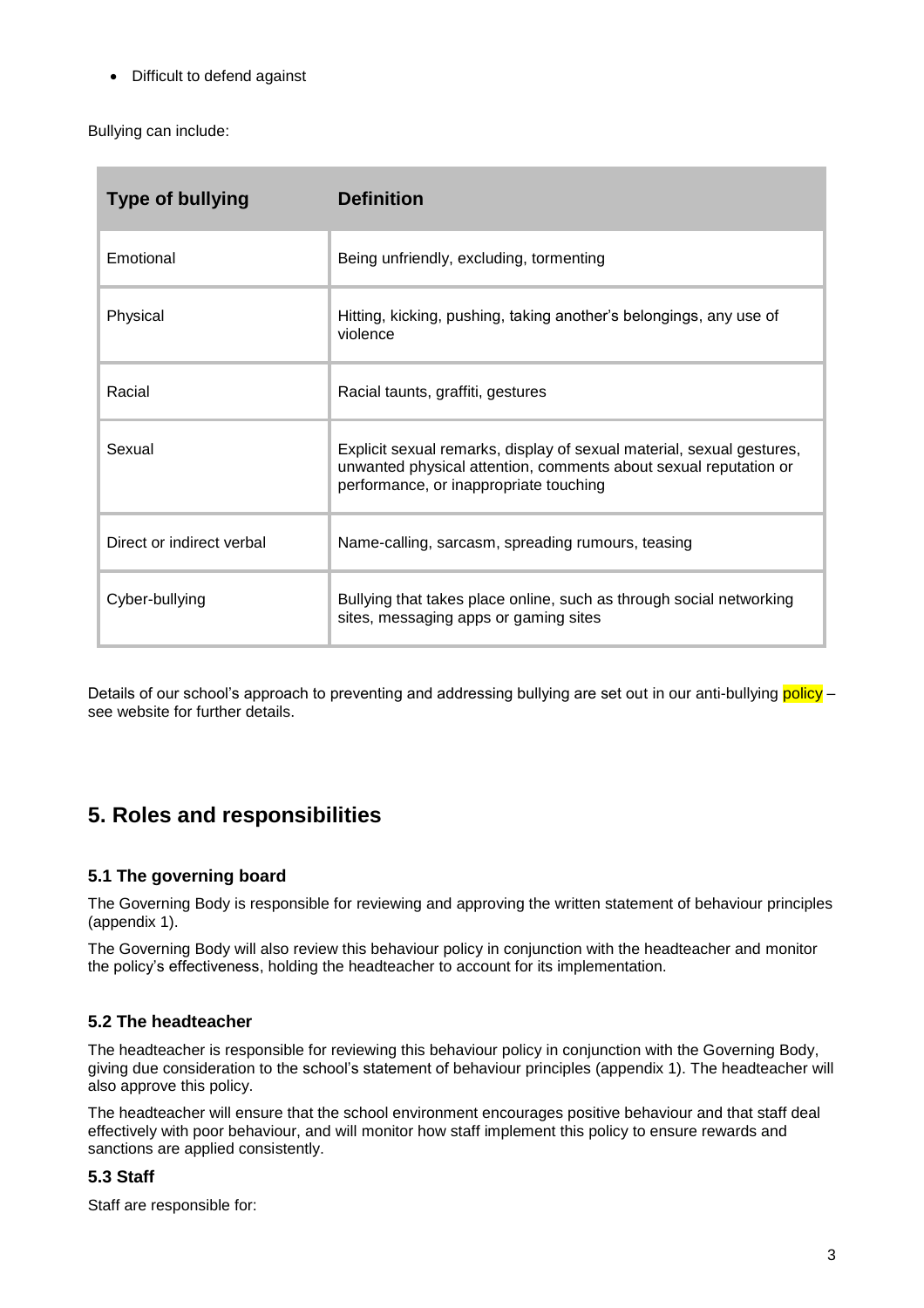- Implementing the behaviour policy consistently and positively
- Modelling positive behaviour
- Providing a personalised approach to the specific behavioural needs of particular pupils
- Recording behaviour incidents
- Modelling the restorative 'fix-it' approach to students

The senior leadership team will support staff in responding to behaviour incidents.

### **5.4 Parents**

Parents are expected to:

- Support their child in adhering to the pupil code of conduct which is based upon maintaining a positive attitude to learning, showing respect for all and maintaining high levels of commitment in all areas
- Inform the school of any changes in circumstances that may affect their child's behaviour
- Discuss any behavioural concerns with the class teacher promptly

## **6. Pupil code of conduct**

Pupils are expected to:

- Model our core values: courage, compassion, commitment
- Maintain a positive attitude to learning at all times
- Show respect for all
- Display high levels of commitment in all areas of school life
- Behave in an orderly and self-controlled way
- Show their desire to achieve through the development of independence and self confidence
- Complete all work to the best of their ability both in class and through Home Learning
- Engage with the restorative 'fix-it' approach
- Move quietly around the school
- Treat the school buildings and school property with respect
- Wear the correct uniform at all times
- Accept sanctions when given
- Refrain from behaving in a way that brings the school into disrepute, including when outside school

## **7. Rewards and sanctions**

### **7.1 List of rewards and sanctions**

### **How to gain points (this not an exhaustive list, there are more options on Satchel One for staff to use)–**

For the Year 2021/2022, we have moved away from the rewards card and have moved on to use an electronic system through Satchel One.

#### **Commitment**

Showing commitment to learning

Showing commitment to extracurricular activities

Going the extra mile

#### **Courage**

Challenging themselves in and out of the classroom

Showing resilience when things are tough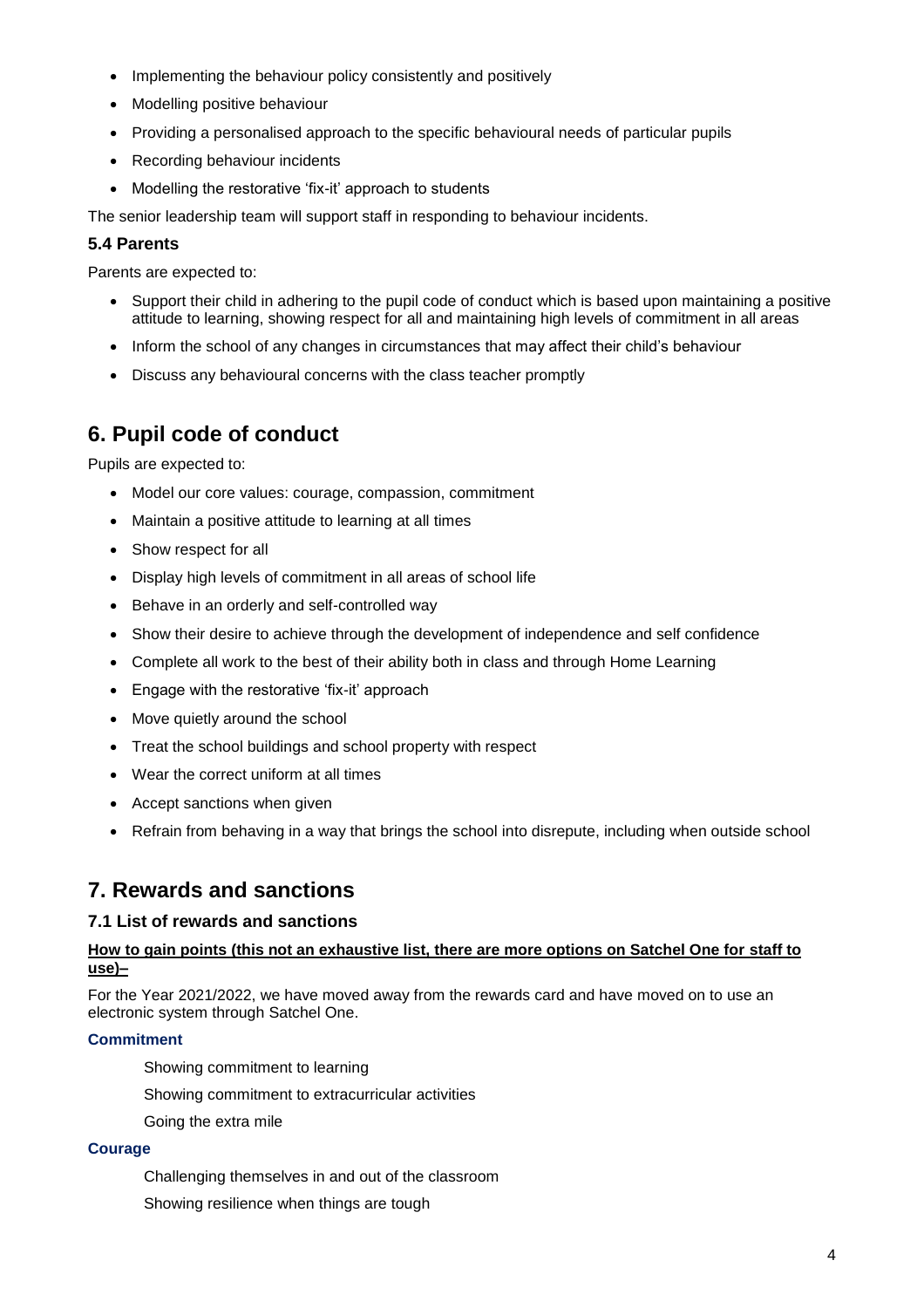Showing courage to ask for help or to ask a question

#### **Compassion**

Showing kindness and being helpful

Representing the school

Showing understanding and support to others

#### **Scoring system and rewards\***

As well as a prize, students will be issued a badge at the end of the term corresponding with their achievement. They will also receive a text message and certificate for their achievements. Student surveys suggested they like visible acknowledgement of success such as certificates, postcards and badges.

|                                                                       | <b>Bronze</b>             | Silver                                                    | Gold                              | Platinum                                                                       |
|-----------------------------------------------------------------------|---------------------------|-----------------------------------------------------------|-----------------------------------|--------------------------------------------------------------------------------|
| Number of<br>points over<br>the term<br>these are<br>under<br>review) | 60                        | 120                                                       | 180                               | 3 terms of gold                                                                |
| Prize at the<br>end of the<br>term                                    | A piece of<br>stationery. | Food voucher (pizza,<br>bacon sandwich,<br>yoghurt/fruit) | Film Friday at the<br>end of term | Head teacher<br>award at the end<br>of year assembly<br>and/or rewards<br>trip |

### **\*Subject to change**

The school may use one or more of the following sanctions in response to unacceptable behaviour:

- A verbal warning
- Detention at lunch time or after school (See Appendix 2)
- Removal from a lesson (see note below)
- Internal exclusion from lessons (see note below)
- Referring the pupil to a senior member of staff
- Letters or phone calls home to parents
- Agreeing a behaviour contract
- Putting a pupil 'on report'
- **Exalation intervention to reduce suspensions with an quick, intervention meeting.**
- Fixed term or permanent Suspension

#### **Inclusion Room and Room 15**

A student will be escorted to the Inclusion Room if they are removed from a lesson. For those with additional needs, reasonable adjustments may be made at this point.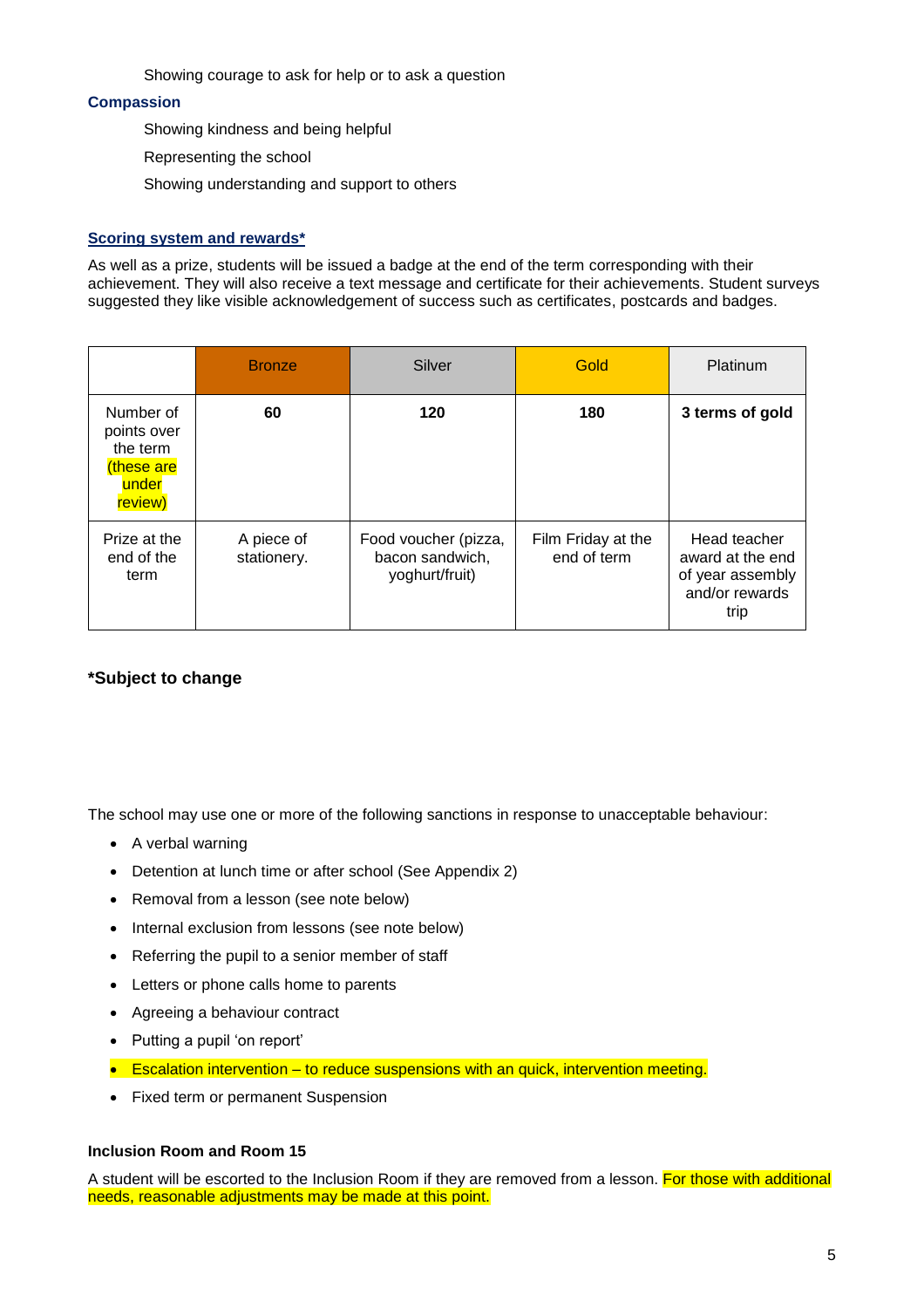We may use the inclusion room in response to serious or persistent breaches of this behaviour policy. Pupils may be sent to the inclusion room if they are internally excluded from lessons following a serious incident, or repeated disruption of lessons. Efforts will be made to ensure they complete work relevant to the missed lessons, where possible.

#### **Detentions**

Pupils who do not attend a given detention, or who misbehave during detention, are withdrawn from lessons and work in Room 15 or the inclusion room until the detention has been attended.

The inclusion room and Room 15 are managed by the Pastoral Support Team.

### **7.2 Off-site behaviour**

Sanctions may be applied where a pupil has misbehaved off-site when representing the school, such as on a school trip or on the bus on the way to or from school.

### **7.3 Malicious allegations**

Where a pupil makes an accusation against a member of staff and that accusation is shown to have been malicious, the headteacher will discipline the pupil in accordance with this policy.

Please refer to our Managing Allegations Against Staff and Volunteers for more information on responding to allegations of abuse.

The headteacher will also consider the pastoral needs of staff accused of misconduct.

### **8. Behaviour management**

### **8.1 Classroom management**

Teaching and support staff are responsible for setting the tone and context for positive behaviour within the classroom.

They will:

- Create and maintain a stimulating environment that encourages pupils to be engaged
- Display the pupil Behaviour Pyramids in their classrooms (Appendix 2 and 3)
- Develop a positive relationship with pupils, which may include:
	- o Greeting pupils at the start of lessons
	- o Modelling our core values: courage, commitment, compassion
	- o Establishing clear routines
	- o Communicating expectations of behaviour in ways other than verbally
	- o Highlighting, promoting and rewarding good behaviour
	- $\circ$  Concluding the day positively and starting the next day afresh
	- o Having a plan for dealing with low-level disruption
	- o Using positive reinforcement and the 'fix-it' approach
	- o Rewarding pupils with rewards points on Satchel One

#### **8.2 Physical restraint**

In some circumstances, staff may use reasonable force to restrain a pupil to prevent them:

- Causing disorder
- Hurting themselves or others
- Damaging property

Incidents of physical restraint must: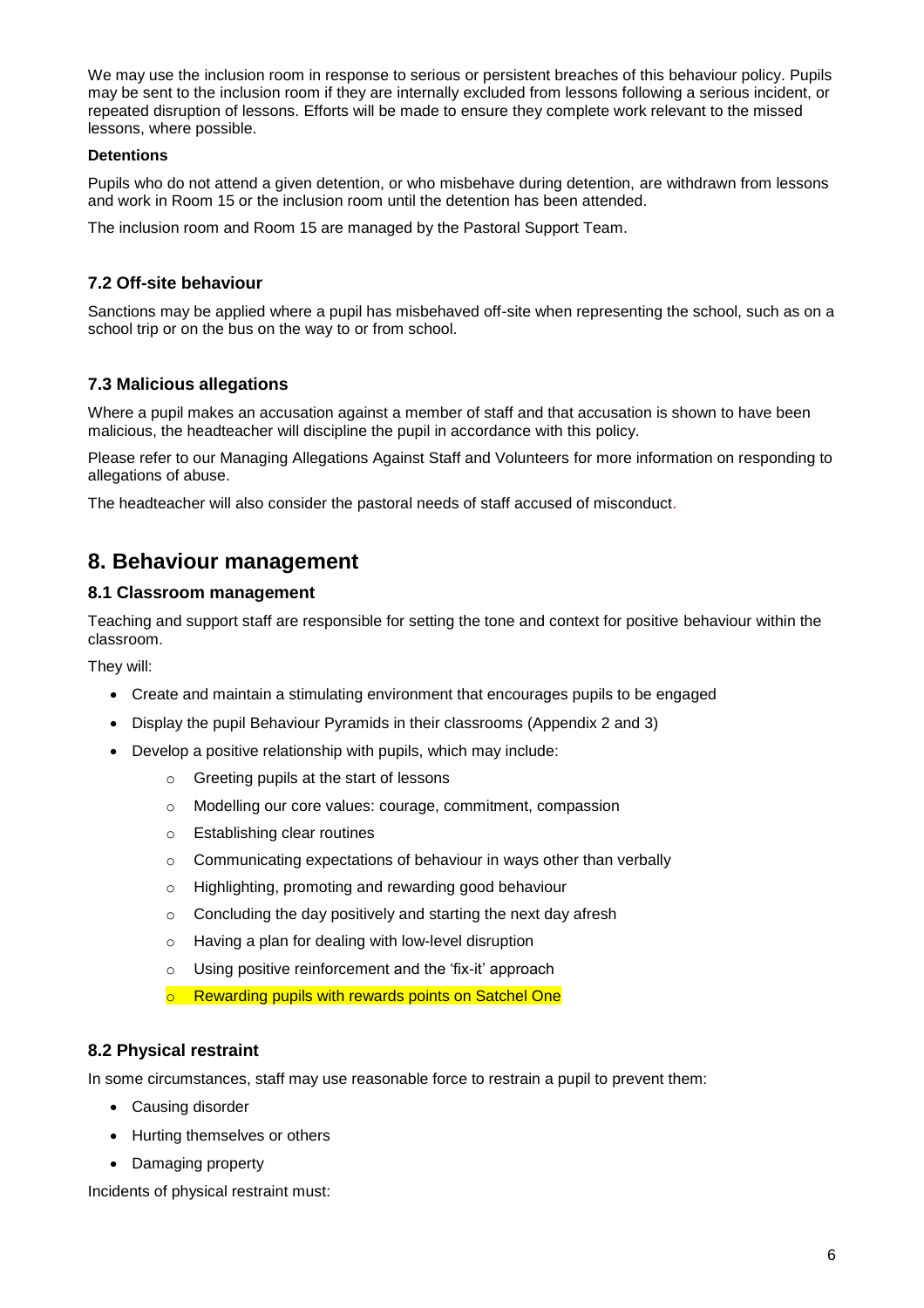- **Always be used as a last resort**
- Be applied using the minimum amount of force and for the minimum amount of time possible
- Be used in a way that maintains the safety and dignity of all concerned
- Never be used as a form of punishment
- Be recorded and reported to parents

### **8.3 Confiscation**

**Any prohibited items (listed in section 3) found in pupils' possession will be confiscated.** These items will not be returned to pupils.

We will also confiscate any item which is harmful or detrimental to school discipline. These items will be returned to pupils after discussion with senior leaders and parents, if appropriate.

#### **Mobile Phones**

Students are not allowed to use mobile phones on site (includes both indoor and outdoor areas). Please see separate mobile phone policy for details.

Searching and screening pupils is conducted in line with the DfE's latest guidance on searching, screening [and confiscation.](https://www.gov.uk/government/publications/searching-screening-and-confiscation)

#### **8.4 Pupil support**

The school recognises its legal duty under the Equality Act 2010 to prevent pupils with a protected characteristic from being at a disadvantage. Consequently, our approach to challenging behaviour may be differentiated to cater to the needs of the pupil.

The school's special educational needs co-ordinator will evaluate a pupil who exhibits challenging behaviour to determine whether they have any underlying needs that are not currently being met.

Where necessary, support and advice will also be sought from specialist teachers, an educational psychologist, medical practitioners and/or others, to identify or support specific needs.

When acute needs are identified in a pupil, we will liaise with external agencies and plan support programmes for that child. We will work with parents to create the plan and review it on a regular basis.

### **9. Pupil transition**

To ensure a smooth transition to the next year, pupils have transition sessions with their new teacher(s). In addition, staff members hold transition meetings.

To ensure behaviour is continually monitored and the right support is in place, information related to pupil behaviour issues may be transferred to relevant staff at the start of the term or year. Information on behaviour issues may also be shared with new settings for those pupils transferring to other schools.

## **10. Training**

Our staff are provided with training on managing behaviour as part of their induction process and this is refreshed throughout the school year. Key pastoral staff may be trained in the proper use of restraint, but all staff are trained to ensure they are aware of the circumstances when it is appropriate to use restraint.

Behaviour management will also form part of continuing professional development.

### **11. Monitoring arrangements**

This behaviour policy will be reviewed by the headteacher and Governing Body every year. At each review, the policy will be approved by the headteacher.

The written statement of behaviour principles (appendix 1) will be reviewed and approved by the Governing Body every year.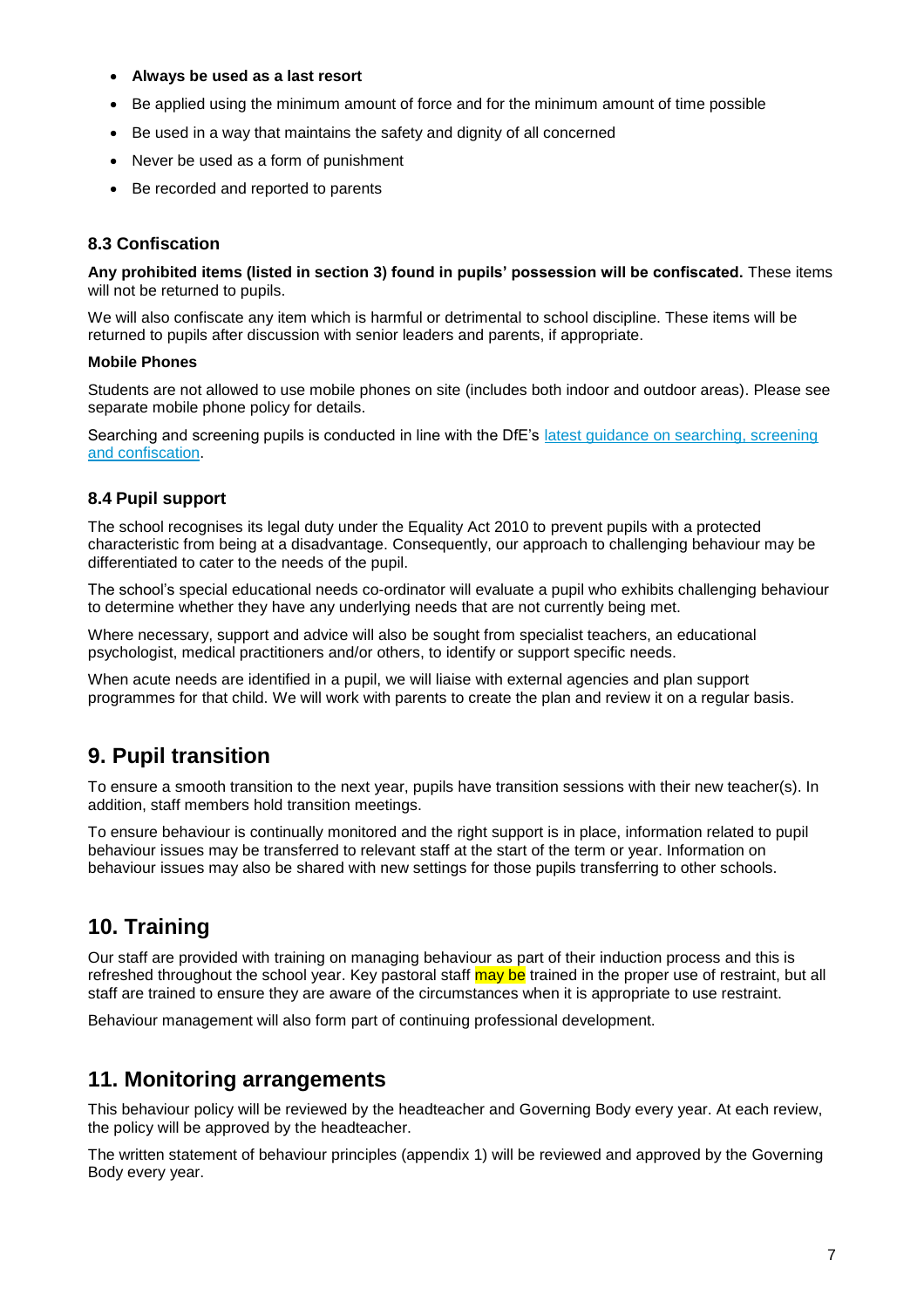# **12. Links with other policies**

This behaviour policy is linked to the following policies and key documentation:

- Suspensions policy
- Child protection policy
- Anti Bullying policy
- Substance Misuse policy
- Guidance for Safer Working Practices
- Managing Allegations Against Staff and Volunteers
- Special Educational Needs Policy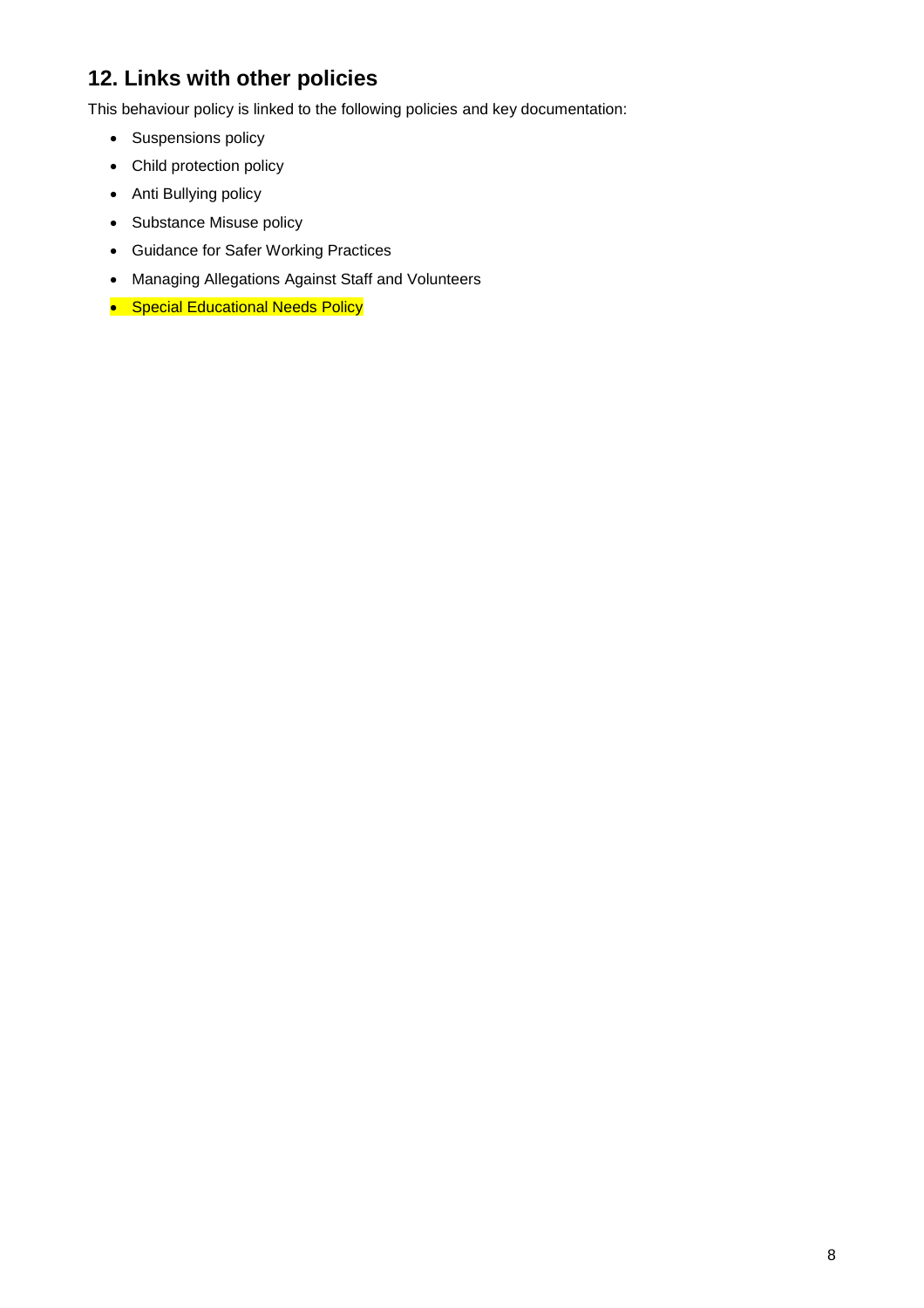## **Appendix 1: written statement of behaviour principles**

- Every pupil understands they have the right to feel safe, valued and respected, and learn free from the disruption of others
- Every pupil understands that school holds a zero tolerance policy on peer on peer abuse
- All pupils, staff and visitors are free from any form of discrimination
- Staff and volunteers set an excellent example to pupils at all times
- Rewards, sanctions and reasonable force are used consistently by staff, in line with the behaviour policy
- The behaviour policy is understood by pupils and staff
- The Suspensions policy explains that Suspensions will only be used as a last resort, and outlines the processes involved in permanent and fixed-term Suspensions
- Pupils are helped to take responsibility for their actions
- Families are involved in behaviour incidents to foster good relationships between the school and pupils' home life

The governing board also emphasises that violence or threatening behaviour will not be tolerated in any circumstances.

This written statement of behaviour principles is reviewed and approved by the Governing Body every year.